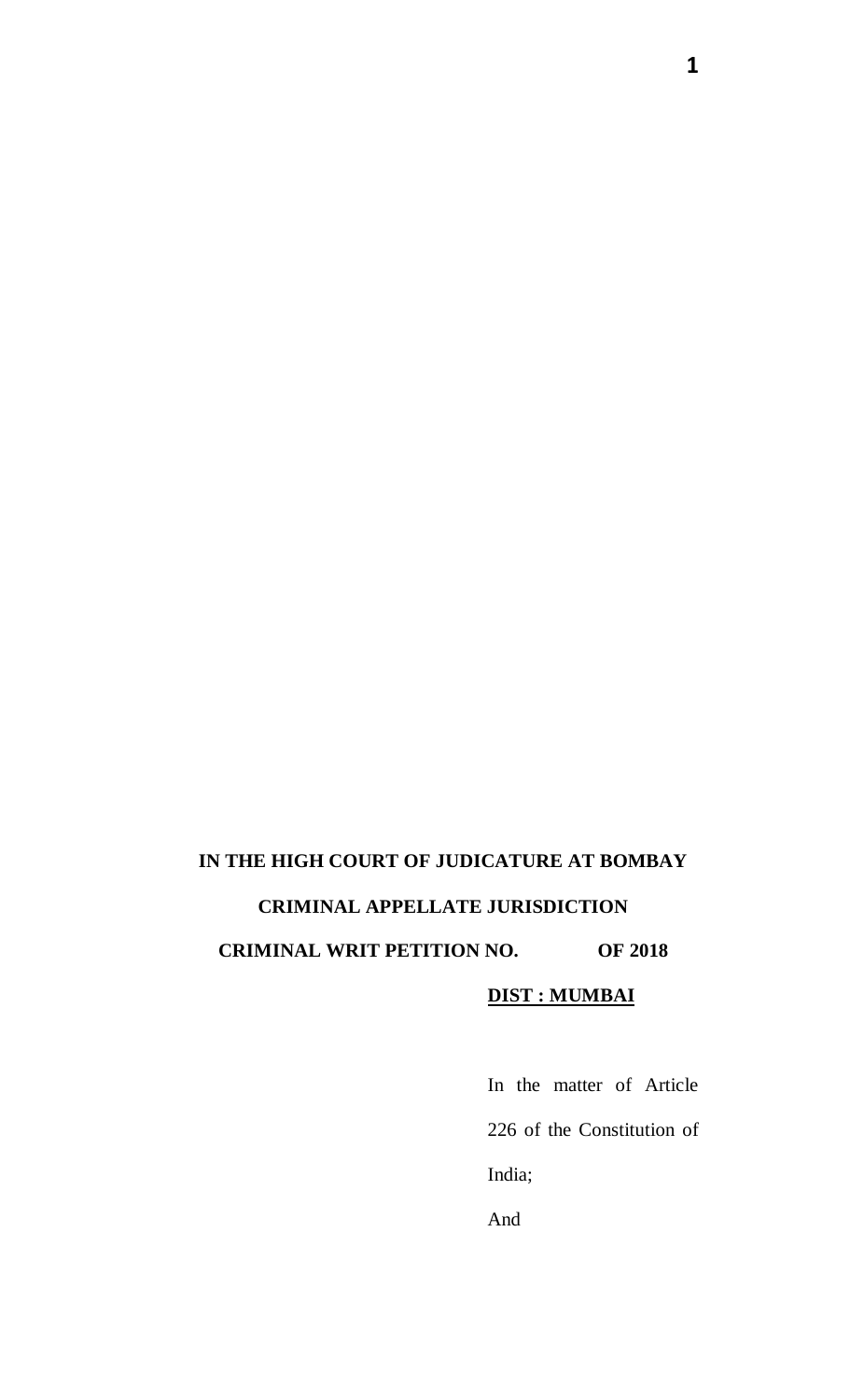In the matter of Section 482 of the Code of Criminal Procedure;

### And

In the matter for quashing of FIR No. 2 of 2018 , u/s. 153(A), 505 and 117 of the Indian Penal Code registered by Vishrambaug Police Station, Pune, Maharashtra against the Petitioner;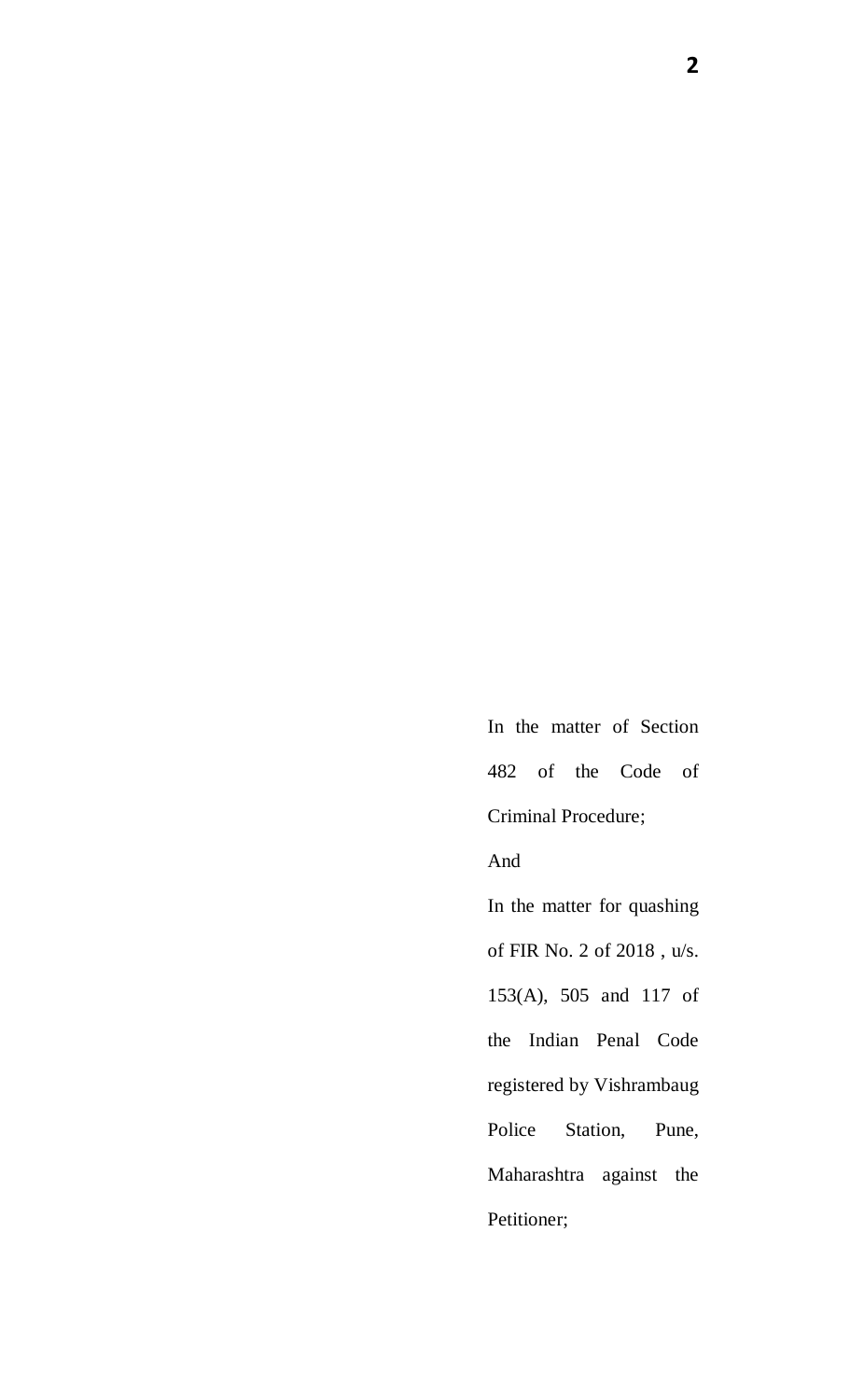| Jignesh Mevani                   |  |
|----------------------------------|--|
| Age.35 years,                    |  |
| Member of Gujarat Assembly,      |  |
| 104 - Chuval Nagar, Part -2,     |  |
| Bhargav Road, Rameshwar,         |  |
| Char Rasta, Meghani Nagar,       |  |
| Ahemdabad $-380016$              |  |
| Versus                           |  |
| 1. State of Maharashtra          |  |
| Through Senior Inspector,        |  |
| Vishrambaug Police Station,      |  |
| Pune, Maharashtra                |  |
| 2. Mr. Akshay Gautamrao Bikkad   |  |
| Age: 22 years                    |  |
| Through Mr. Sanjay Pawar         |  |
| Shahu Colony, Galli No.2,        |  |
| Near Shraddha Hotel, Karve Nagar |  |
| Pune                             |  |
| Permanent Residence of           |  |
| Bikkad Niwas, Prakashnagar,      |  |
| Barshi Road, Latur               |  |
|                                  |  |

... Respondents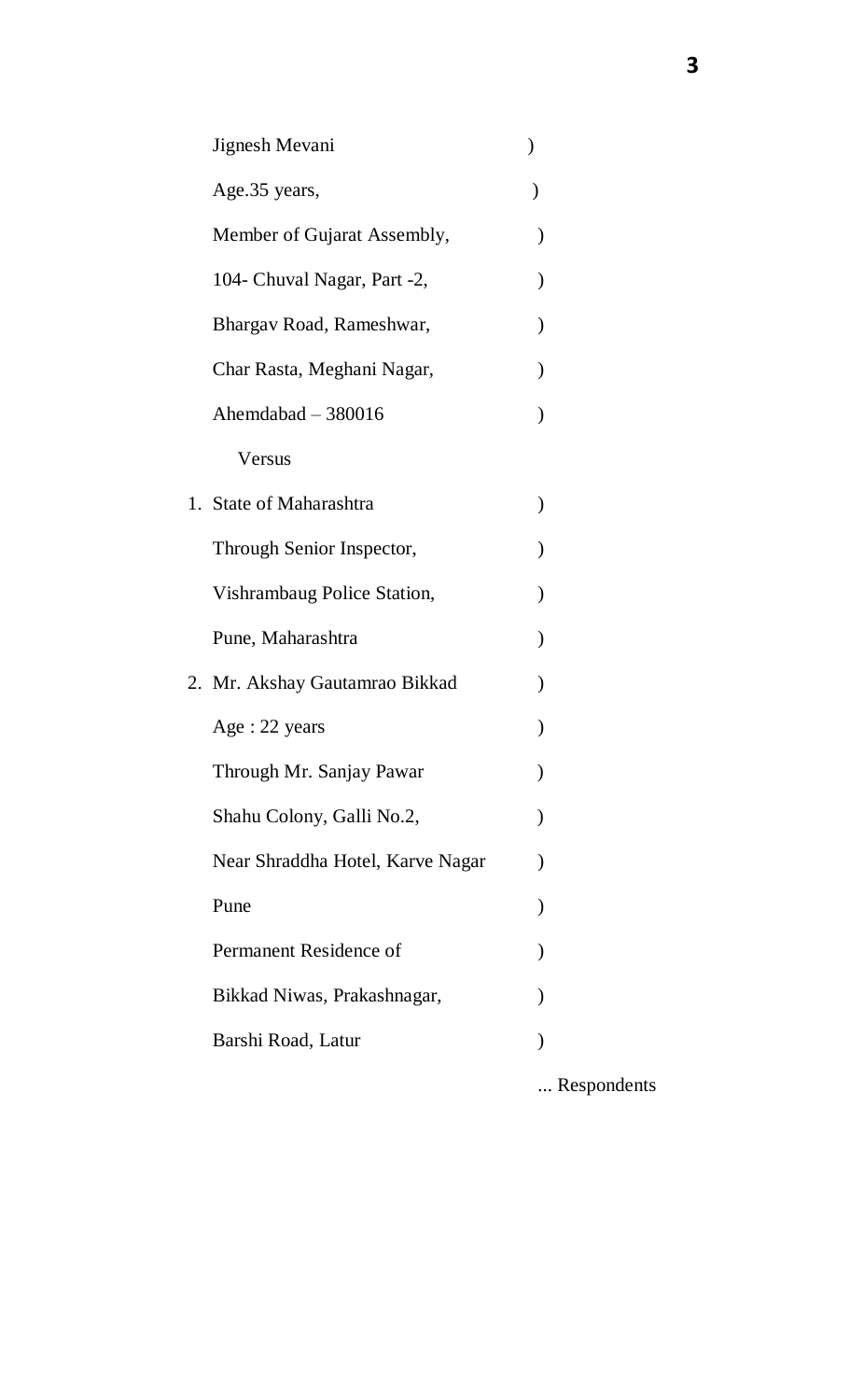**THE HON'BLE THE CHIEF JUSTICE AND THE OTHER PUISNE JUDGES OF THIS HON'BLE COURT**

**TO**

# **THE HUMBLE PETITION OF THE PETITIONER ABOVE NAMED.**

## **MOST RESPECTUFLLY SHEWETH:**

- 1) The Petitioner is an adult Indian law abiding citizen. The Petitioner is a newly elected Member of Legislative Assembly of Gujarat and also a trade union activist. The Petitioner is a permanent resident of Gujarat. The Petitioner is the Accused No.2 in FIR No. 3 of 2018 registered with the Vishram Baug Police Station.
- 2) The Respondent No.1 is the State of Maharashtra who is responsible for the law and order in the State and the FIR has been filed by the Vishram Baug Police Station, Pune. The Respondent No.2 is the original Complainant in the FIR dated 03.01.2018 filed against the Petitioner.
- 3) The Petitioner is seeking quashing of the FIR No. 2 of 2018 filed with the Vishram Baug Police Station u/s 153(A), 505 and 117 of the Indian Penal Code.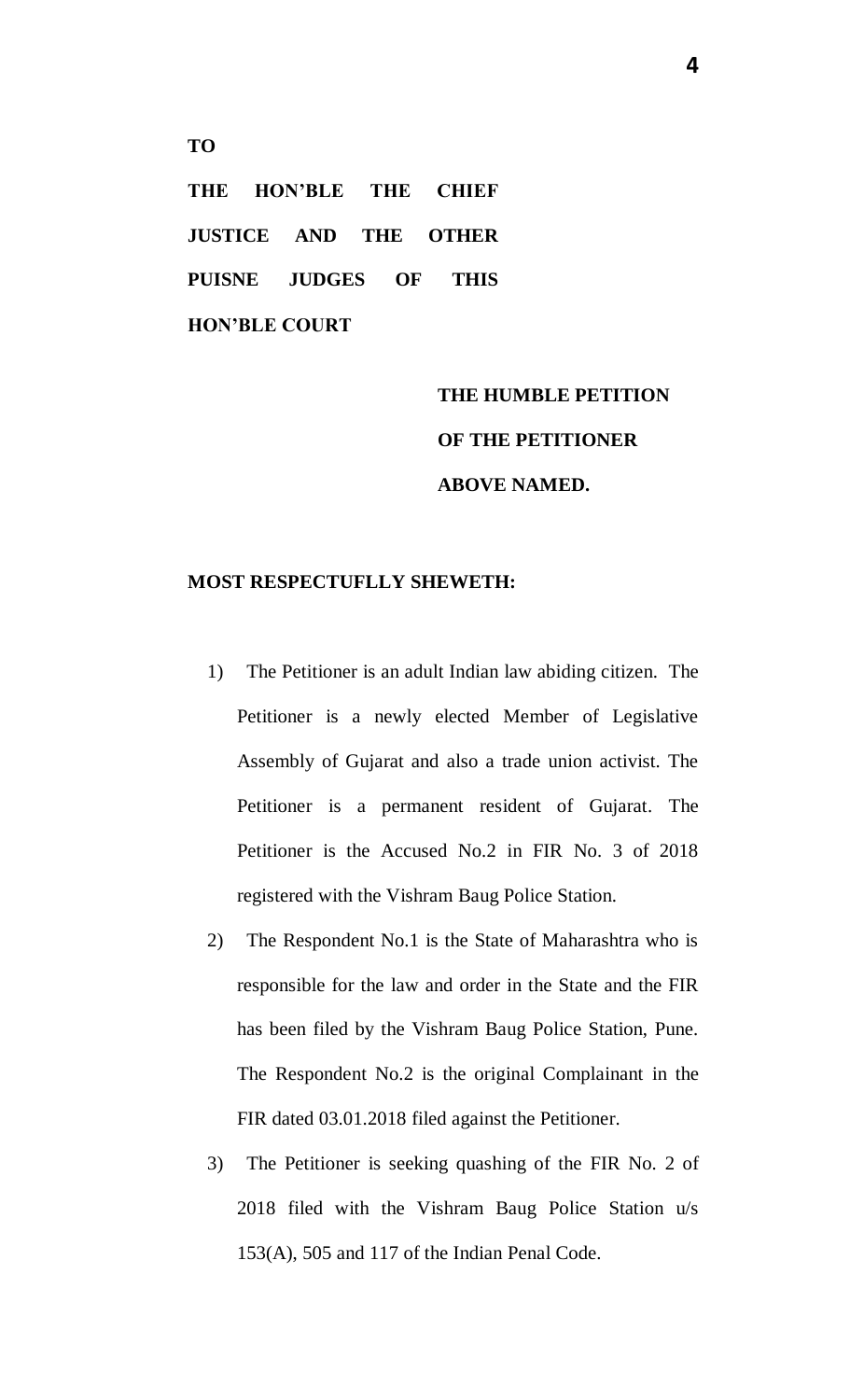#### ISSUE INVOLVED

4) The Petitioner has approached this Hon'ble High Court by way of Writ Petition in its writ jurisdiction under Article 226 of Constitution of India and in its inherent jurisdiction under section 482 of Code of Criminal Procedure for quashing of FIR No. 2 of 2018 registered by Vishram Baug Police Station, Pune, Maharashtra against the Petitioner.

#### BRIEF FACTS OF THE CASE:

- 5) The Respondent No.1 has registered the FIR No. 2 of 2018 at the instance of one Mr. Akshay Gautamrao Bikkad, aged 22 years [the Respondent No.2] dated. 03.01.2018 at Vishram Baug Police Station, Pune. Petitioner has been wrongfully, mischievously, with ulterior motives and in complete violation to the spirit of freedom of speech been named in the Impugned FIR. A copy of the said FIR is annexed hereto and marked as "**EXHIBIT- A"**
- 6) The Complainant in the said FIR alleges that
	- a. On 31.12.2107 between 2.00PM to 10.00PM a meeting was organized at Shaniwar Wada, Pune by name '*Yalgar Parishad*'.
	- b. At the said meeting the Petitioner has given speech to create enmity between different communities.
	- c. The Petitioner has stated that '*if we want to win against the new peshwai, if we want to take this*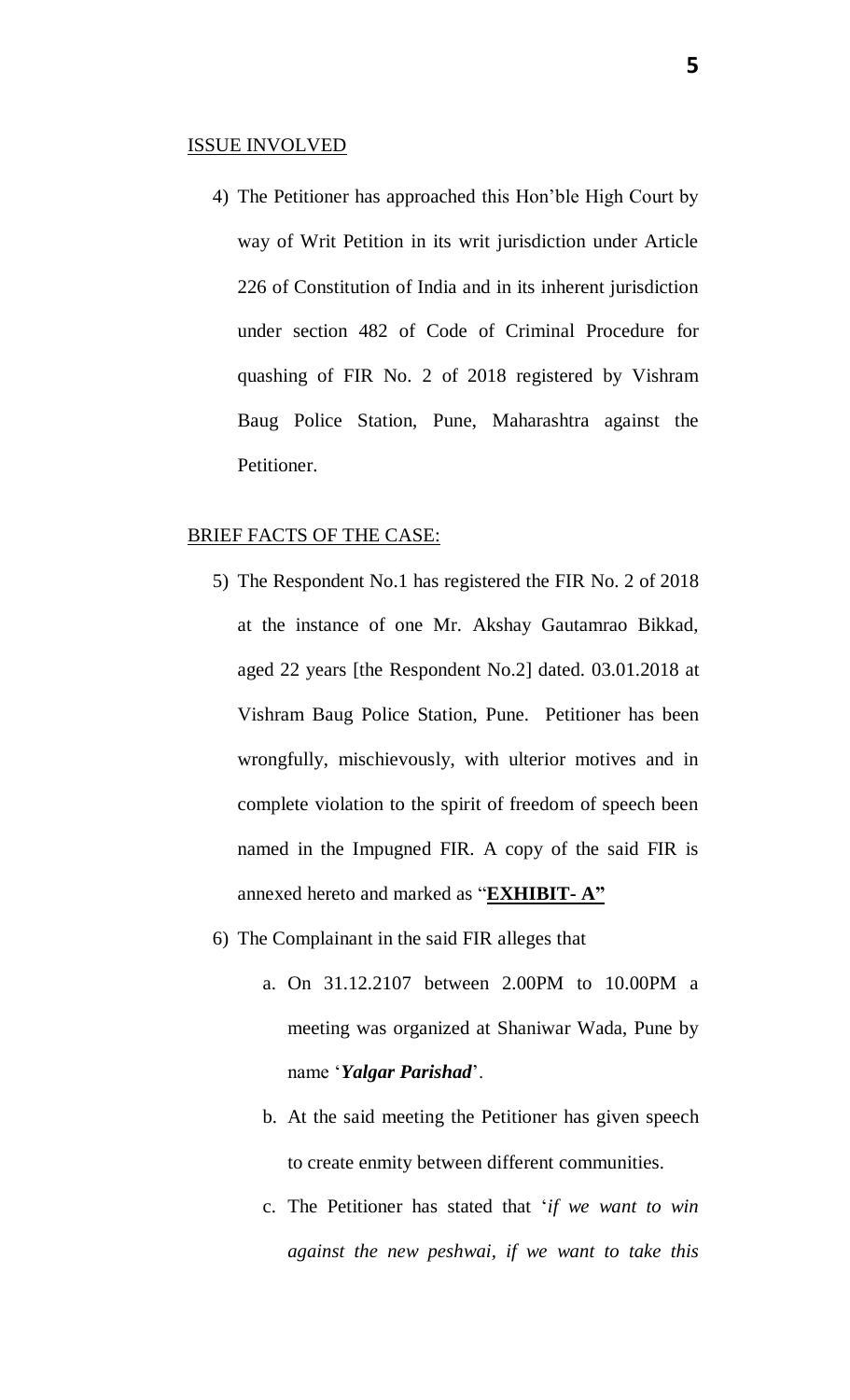*Bhima Koregaon struggle ahead, if we want to get inspired by this struggle, this wont happen through electoral politics. I believe that people who are fighting for the people of Maharashtra and Gujarat should be there in the Assembly and the Parliament of this country. But Annihilation of caste will happen through the struggle on the streets. The rule of one section over the other will end only with the struggle on the streets.'* 

- *d.* The Petitioner made such volatile speech and created enmity and hate between two communities. Hence some unknown persons got inspired and did stoning in the Bhima-Koregaon area.
- 7) The Petitioner most respectfully submits that even if the contents of the FIR are taken at face-value, they do not contain allegations of cognizable offences. Hereto annexed is the transcript of the speech of the Petitioner and the same is marked as **"Exhibit - B"**.

#### **Brief facts leading to the present petition.**

- 8) The Petitioner has been vocal opponent of the political party that is presently in power at the Centre and at the State.
- 9) The Petitioner has addressed numerous public meetings across the country attacking the policies of that political party.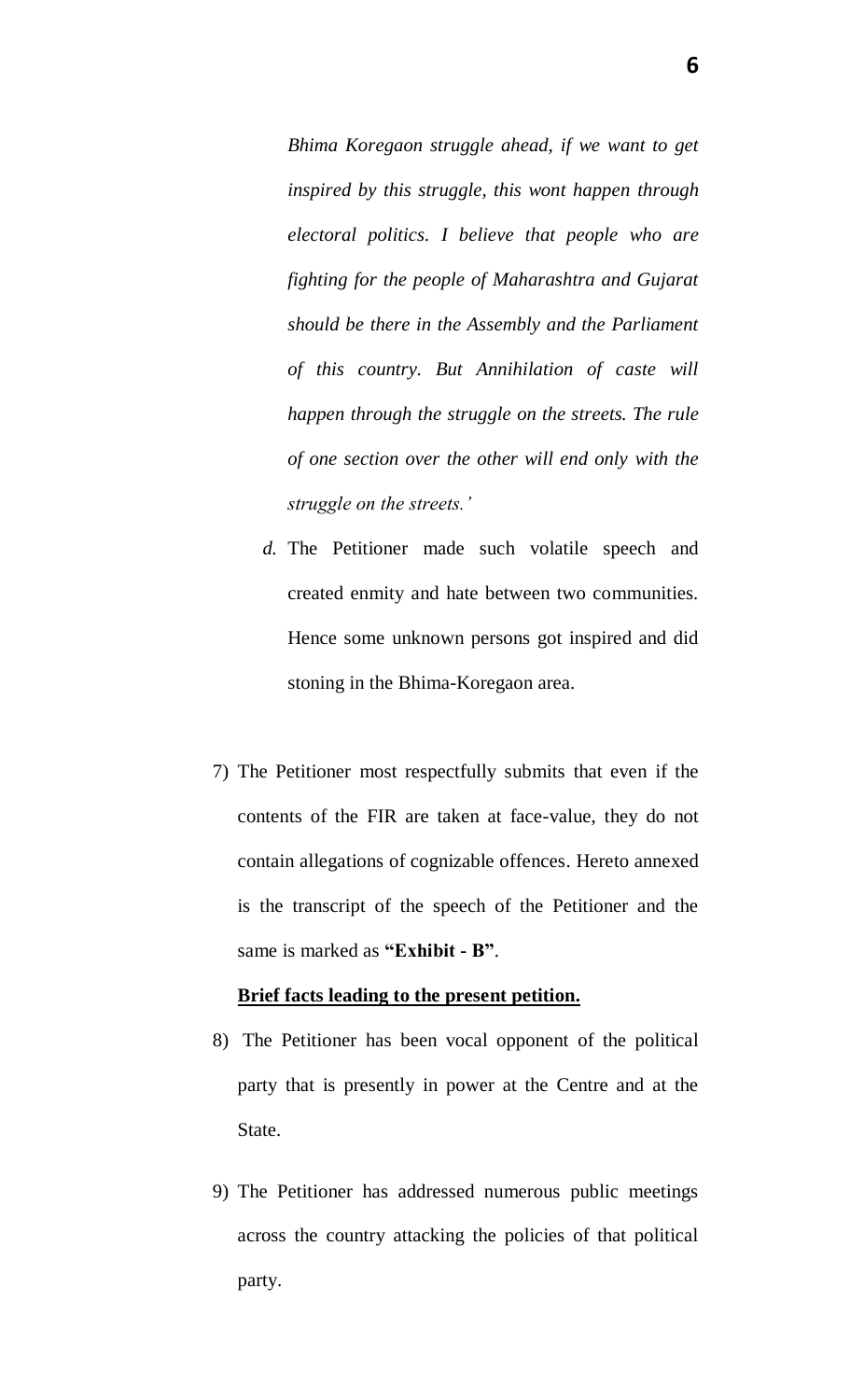- 10) The Petitioner has been attacked by members of the ruling political party for their opinions in the print, audio and visual media.
- *11)* The Petitioner states that every year hundreds of people belonging to the Dalit community gather in Bhima – Koregaon to celebrate the victory of the British and the Dalits over the Peshwas in 1818. This year being the 200<sup>th</sup> Anniversary of the event, a meeting was organized a day prior at Shaniwar Wada, Pune on 31.12.2017. The Petitioner was invited by the organizers of the meeting to speak at the meeting which was known as "*Yalgaar Parishad".* Hereto annexed is the copy of the invitation to the Petitioner and the same is marked as **"Exhibit C".**
- 12) The Petitioner being a newly elected member of the Legislative Assembly of Gujarat and an activist spoke about the struggles of the Dalit community at present times in the country and how the community should not succumb to the atrocities and overcome the atrocities committed against the community.
- 13) The Petitioner states that the meeting ended peacefully and there was absolutely no call for any enmity between any of the communities nor was there any hate speech or call for violence by the Petitioner.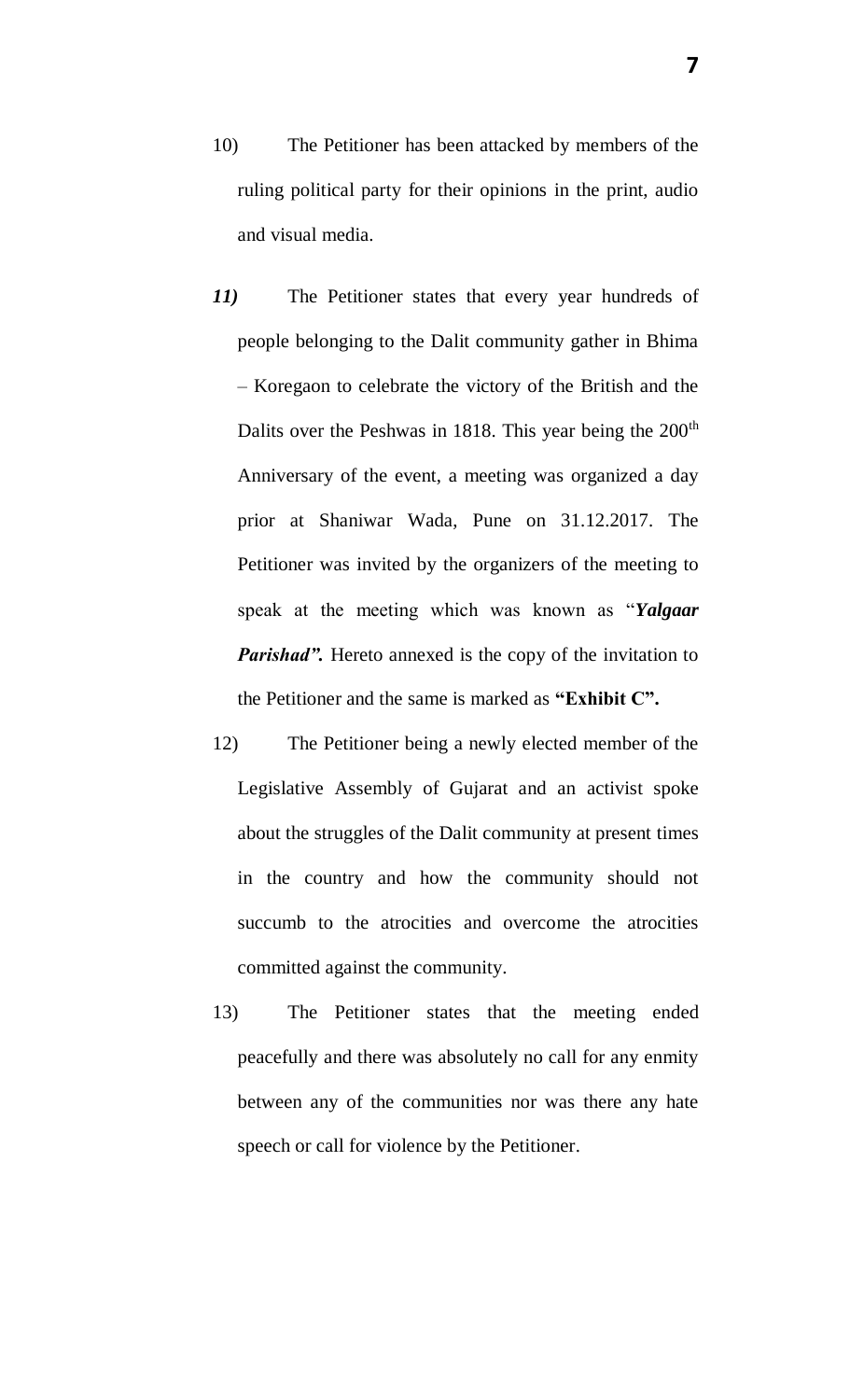- 14) The Petitioner states that many dignitaries attended and spoke at the meeting and the same was attended by hundreds of people. Justice Kolse Patil (Retired Judge of Bombay High Court) was also present at the meeting and spoke at the meeting.
- 15) On 1.01.2018 the 200 years of Bhima-Koregaon struggle was celebrated and hundreds of members of the Dalit community had gathered in Bhima-Koregaon. People who had gathered to celebrate the event peacefully were attacked by mischief makers; an FIR has since been registered in respect of that attack.
- 16) The Petitioner states that, on 3.01.2018 a Maharashtra Bandh was called by some of the groups against the violence against the members of the Dalit community. The Petitioner was not involved in calling for Maharashtra Bandh nor was he involved in any way in the Bandh activities.
- 17) The Petitioner states that no protection was given by the police to the members of the Dalit community when they were not attacked nor were any measures taken by the police to control the law and order situation when the call for the Bandh was given. As the Respondent No.1 failed on both the counts in maintaining law and order in the State, they have falsely filed an FIR against the Petitioner to put the entire blame of their failure on the Petitioner.

**8**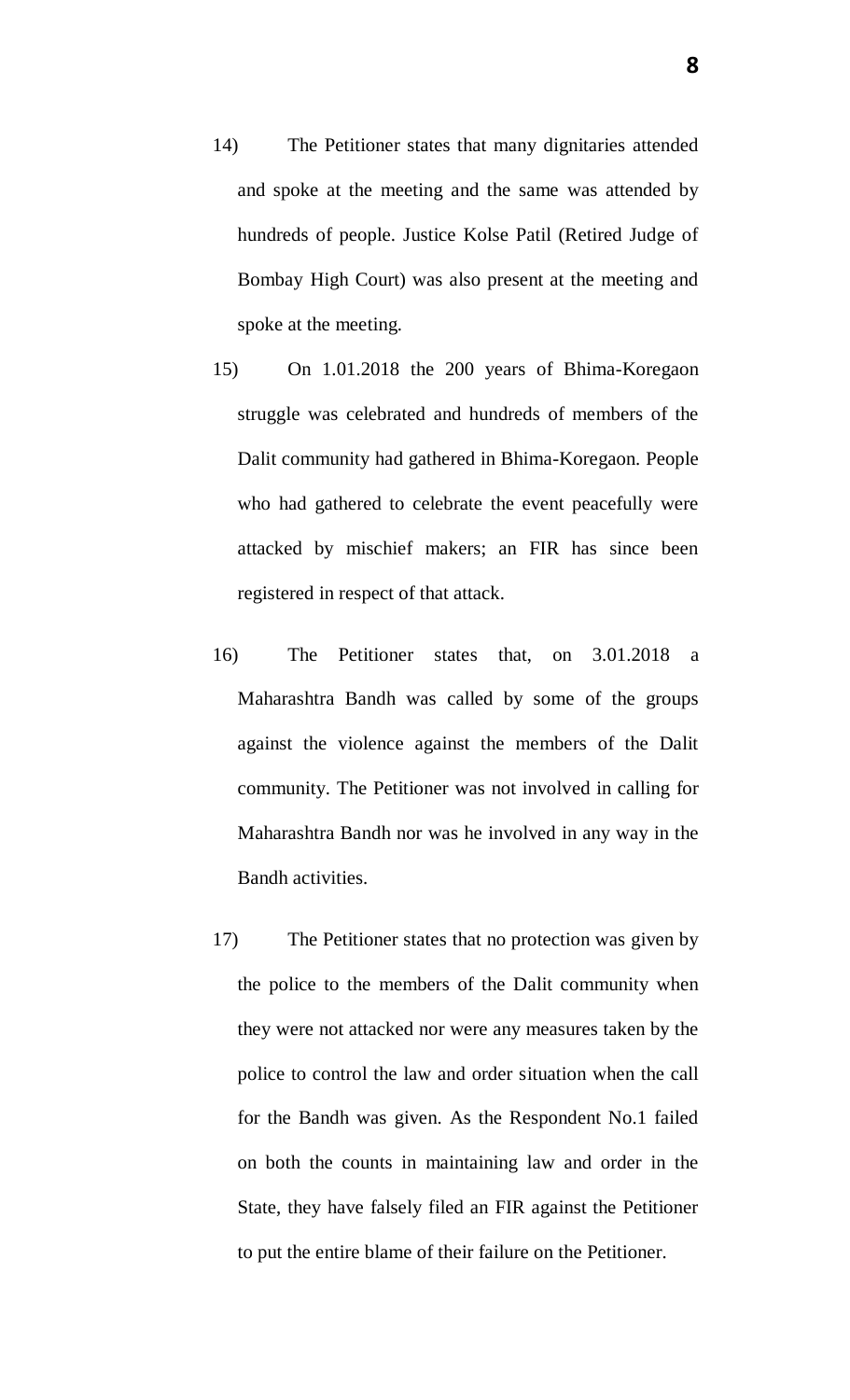- **18)** The Petitioner states that the FIR is only an afterthought and has been registered after more than 72 hours after the speeches were given and also only under the pressure of certain vested interest.
- **19)** The Petitioner states that there is grave risk to the life of the Petitioner and he needs to be protected. The Petitioner states that he can't apply for Pre-Arrest bail in Pune, as the situation is volatile there and fear that the police will not protect him if he is attacked if he goes to Pune to seek anticipatory bail there.
- 20) The Petitioner states that FIR is completely false and politically motivated to silence the opponents of ruling party, especially as the Petitioner has won against the ruling party at the Centre, Gujarat and Maharashtra.
- 21) That on a bare reading of the facts narrated in the FIR it is evident that it does not narrate the commission of cognizable offences. The FIR has been registered mala fide so that Respondent No.1 can threaten the Petitioner and prevent him from exercising his fundamental right to freedom of speech and expression. If Respondent No.1 is allowed to conduct investigation based on such blatant abuse of police power it will have a chilling effect on Petitioner's exercise of his right of freedom of expression.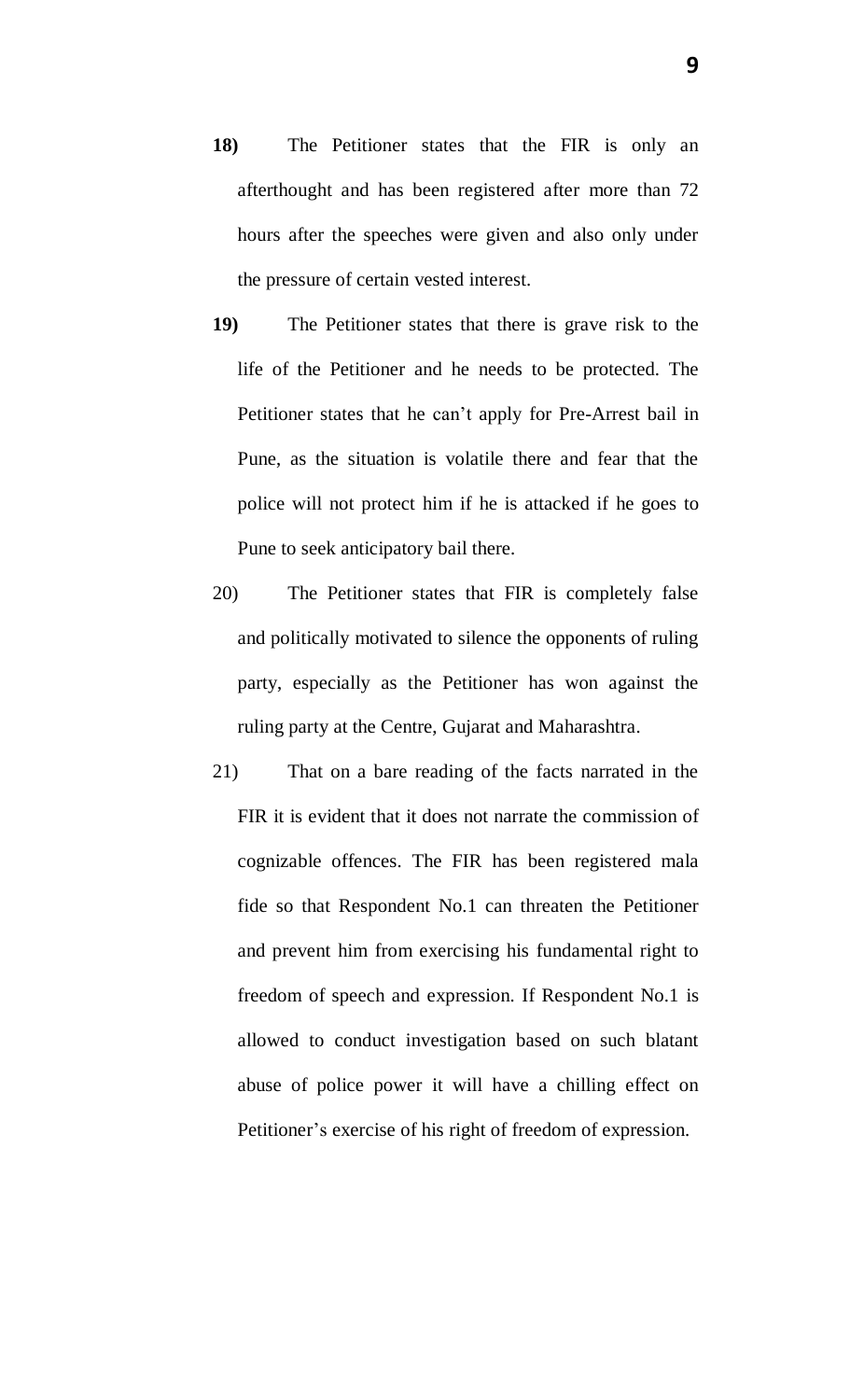- (a) That complaint does not disclose any offense;
- (b) That FIR lodged against the present Petitioner does not prima facie constitute any offence;
- (c) In the said FIR the Petitioner has been charged with Section 153A of the Indian Penal Code, 1860 however, the allegations in the complaint do not constitute a cognizable offence;
- (d) The Petitioner states that his speech at the Yalgaar Parishad has been completely distorted and taken out of context. **N**othing in the speech by the Petitioner makes the "incitement" standard for permissible restrictions on freedom of speech and expression as explicated by the Honourable Supreme Court in *Shreya Singhal*.
- (e) That the Petitioner has exercised his right under Article 19 of the Constitution of India with due regard to limitations imposed by the said article on the said rights;
- (f) It is submitted before this Hon'ble Court that the Petitioner has been alleged to have committed an offence under section 153A of Indian Penal code, 1860. The said section punishes - Promoting enmity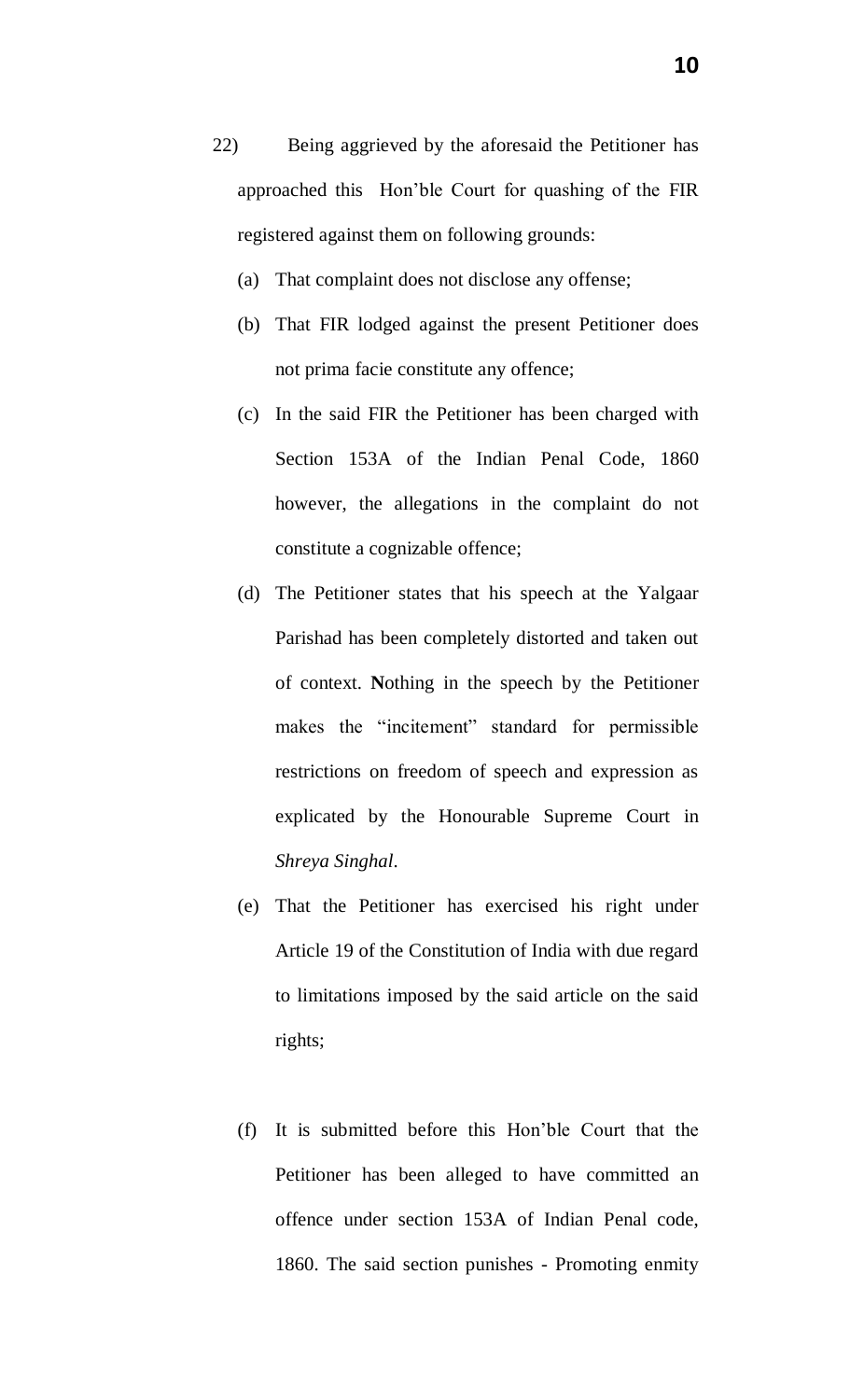between different groups on grounds of religion, race, place of birth, residence, language, etc., and doing acts prejudicial to maintenance of harmony and the said offence is against the Public tranquillity. The offence under the above stated section is made out in the following cases.

*["\(1\)](https://indiankanoon.org/doc/811548/) Whoever—*

*[\(a\)](https://indiankanoon.org/doc/1102504/) by words, either spoken or written, or by signs or by visible representations or otherwise, promotes or attempts to promote, on grounds of religion, race, place of birth, residence, language, caste or community or any other ground whatsoever, disharmony or feelings of enmity, hatred or ill-will between different religious, racial, language or regional groups or castes or communities.*

*(b) commits any act which is prejudicial to the maintenance of harmony between different religious, racial, language or regional groups or castes or communities, and which disturbs or is likely to disturb the public tranquillity,*

*(c) organizes any exercise, movement, drill or other similar activity intending that the participants in such activity shall use or be trained to use criminal force or violence or knowing it to be likely that the participants in such activity will use or be trained to use criminal force or violence, or participates in such*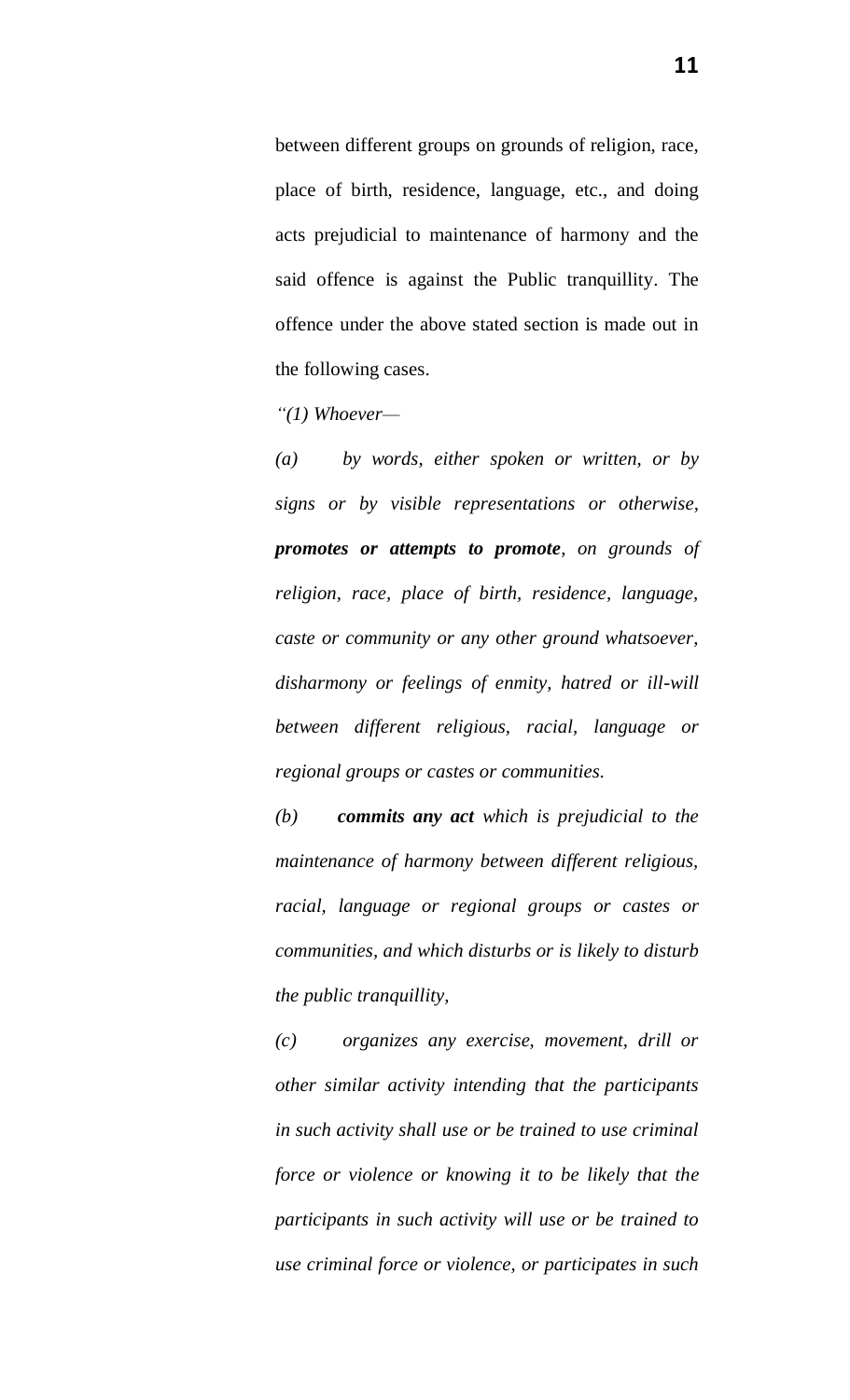*activity intending to use or be trained to use criminal force or violence or knowing it to be likely that the participants in such activity will use or be trained to use criminal force or violence, against any religious, racial, language or regional group or caste or community and such activity for any reason whatsoever causes or is likely to cause fear or alarm or a feeling of insecurity amongst members of such religious, racial, language or regional group or caste or community."*

- (i) That for an offence committed under section 153A IPC it is necessary that the intent and outcome of an action would be promoting enmity between different groups on grounds of religion, race, place of birth, resident, language etc. where such actions a prejudicial to maintenance of harmony. It is submitted that nothing done by the petitioners promotes enmity between religious group or is prejudicial to maintenance of harmony.
- (j) Considering the scope of the offences under the above stated section The Hon'ble Supreme Court in the case of *Manzar Sayeed Khan Vs. State of Maharashtra and Anr* **(AIR2007SC2074)** has held that-

*"11. Section 153A of IPC, as extracted hereinabove, covers a case where a person by words, either spoken or written, or by signs or by visible representations or*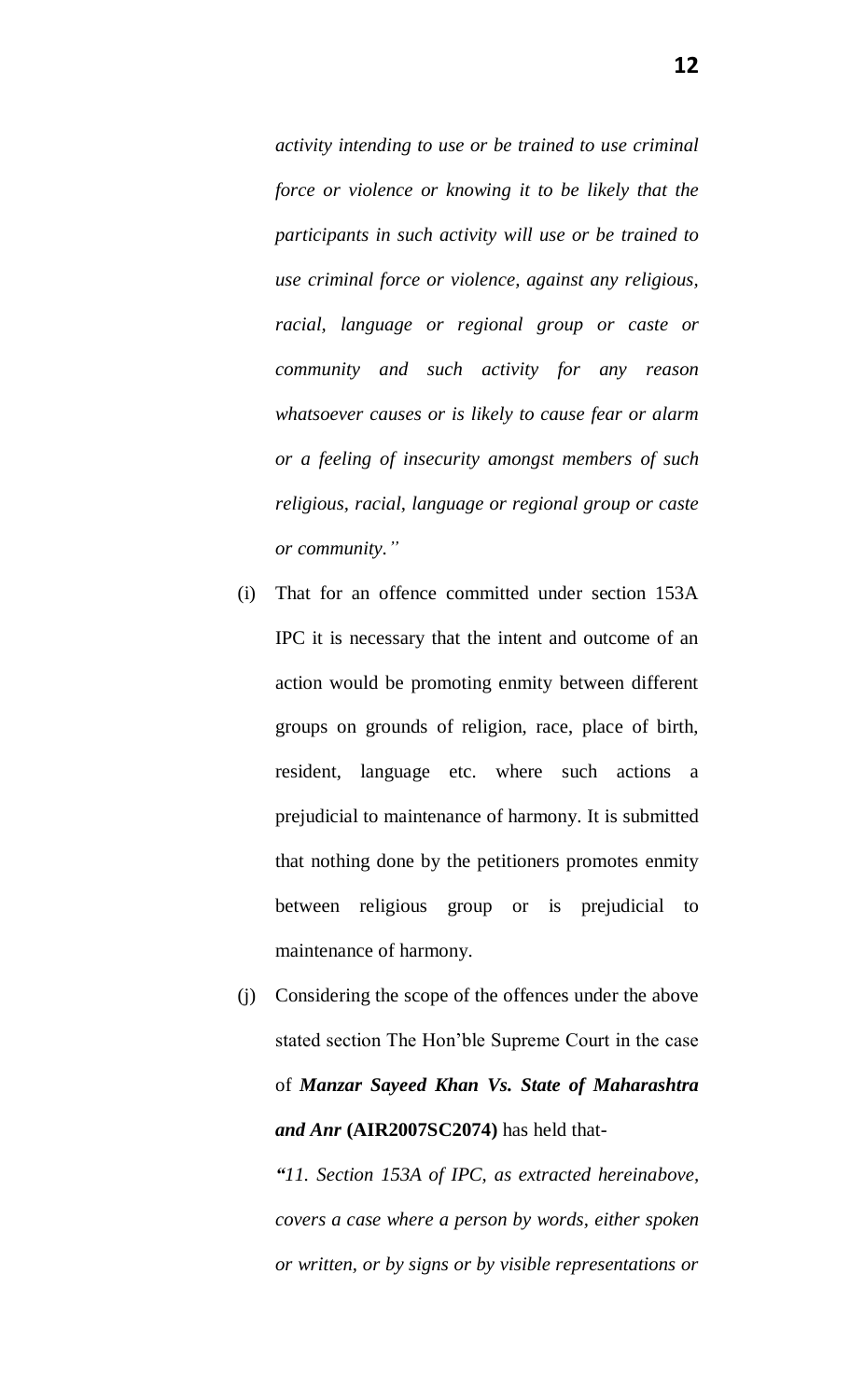*otherwise, promotes or attempts to promote, disharmony or feelings of enmity, hatred or ill-will between different religious, racial, language or regional groups or castes or communities or acts prejudicial to the maintenance of harmony or is likely to disturb the public tranquility. The gist of the offence is the intention to promote feelings of enmity or hatred between different classes of people. The intention to cause disorder or incite the people to violence is the sine qua non of the offence under Section 153A of IPC and the prosecution has to prove prima facie the existence of mens rea on the part of the accused. The intention has to be judged primarily by the language of the book and the circumstances in which the book was written and published. The matter complained of within the ambit of Section 153A must be read as a whole. One cannot rely on strongly worded and isolated passages for proving the charge nor indeed can one take a sentence here and a sentence there and connect them by a meticulous process of inferential reasoning."*

(k) A similar opinion was taken by the Apex Court in the case of *Balwant Singh and Anr. v.State of Punjab* **(AIR 1995 SC 1785)** where the Court opined that- *"In our opinion only where the written or spoken words have the tendency or intention of creating* 

**13**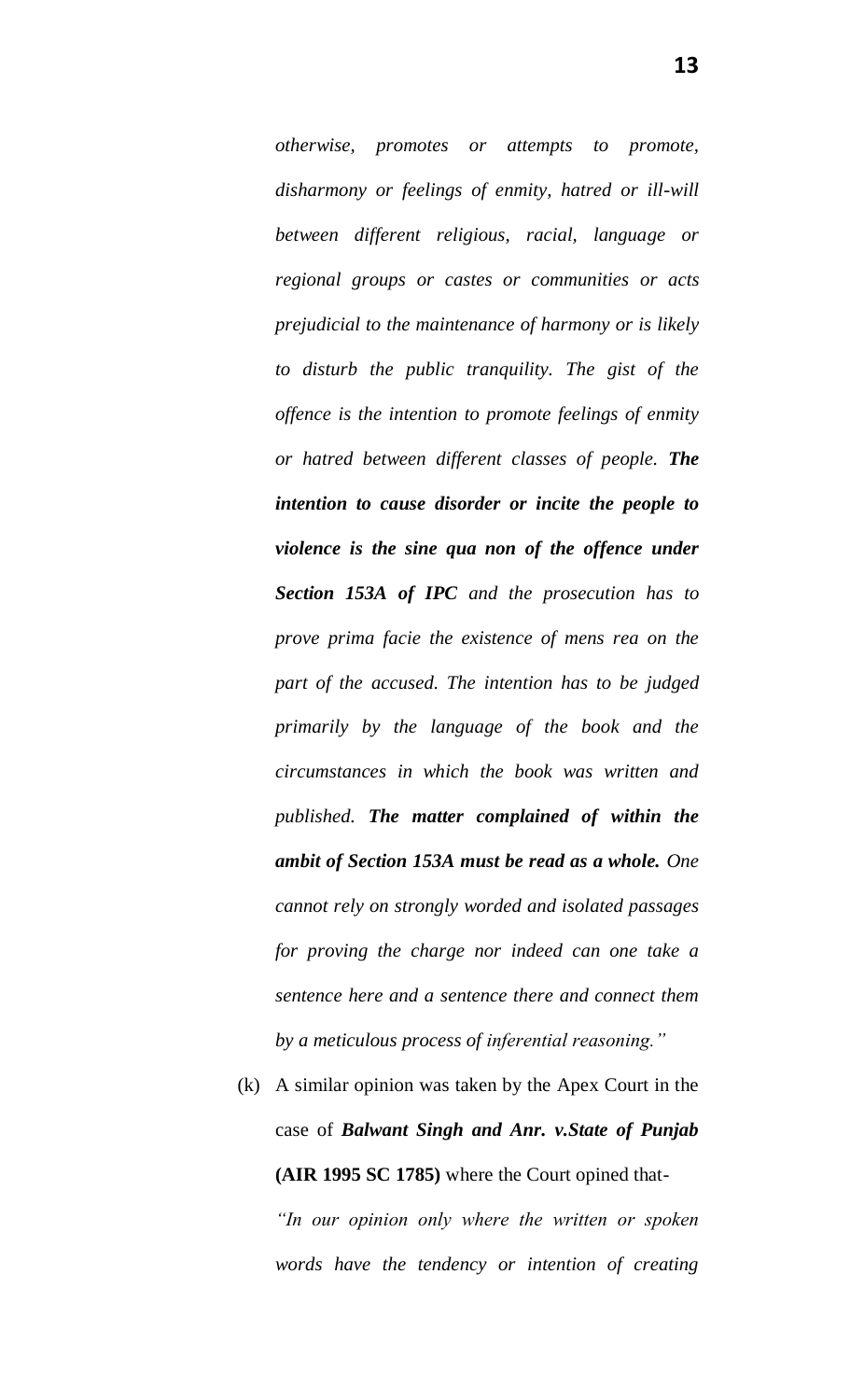*public disorder or disturbance of law and order or affect public tranquillity, that the law needs to step in to present such an activity. The facts and circumstances of this case unmistakably show that there was no disturbance or semblance of disturbance of law and order of public order or peace and tranquillity in the area from where the appellants were apprehended while raising slogans on account of the activities of the appellants. The intention to cause disorder or incite people to violence is the sine qua non of the offence under Section 153A IPC…."* 

(l) That the Hon'ble Courts have held that under Section 153A of the IPC, there must exist two specific, defined groups amongst whom disharmony and enmity is attempted to be spread, and without the identification of the said two groups, the ingredients of the section are not made out. In *State of Maharashtra vs Sangharaj Damodar Rupawate*, (2010) 7 SCC 398, Hon'ble Supreme Court clearly held that if "*it was not known which communities were alienated from each other or whose religious beliefs had been wounded..."*, Section 153A could not be attracted. That the impugned FIR makes no mention of the two groups or communities that these alleged speeches were intending to drive wedges between. A bare look at the alleged speech by the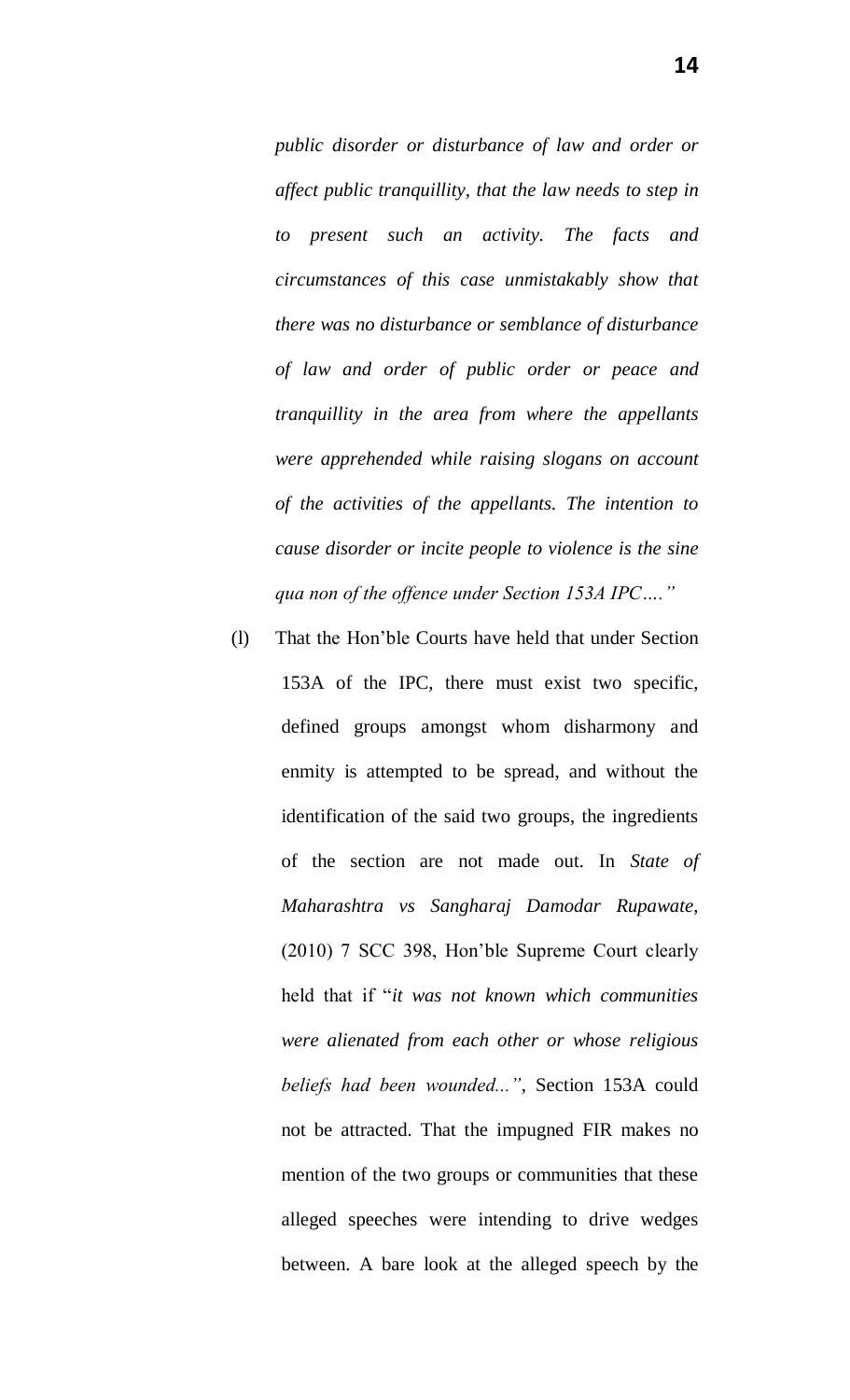Petitioner amply demonstrates that the ingredients of the offence are not attracted. Under no circumstances can Petitioner's speech be said to be creating disharmony or enmity between "communities".

- (m) It is also stated that the circumstances in which the speeches were given and the holistic reading of the speeches or the consideration of the contentious lines in entirety will prove no ground for the prosecution of the Petitioner under the stated section.
- (n) That therefore S. 153A of Indian Penal Code is not attracted and action of invoking the said section against the Petitioner amounts to misuse of the said section and also amounts to violation of rights of the Petitioner protected under Constitution of India.
- (o) The Petitioner states that the said FIR also mentions offence u/s. 505. Which deals with, *Statements conducing to public mishchief.* Nothing contained in the FIR constitutes the offence described in that section. The exception to the said section states that its not an offence under the said section if true facts are reported. The Petitioner states that not a single false fact or incident was reported by the Petitioner to create any kind of mischief. The Petitioner spoke of atrocities against the Dalit community in the country which is an admitted fact.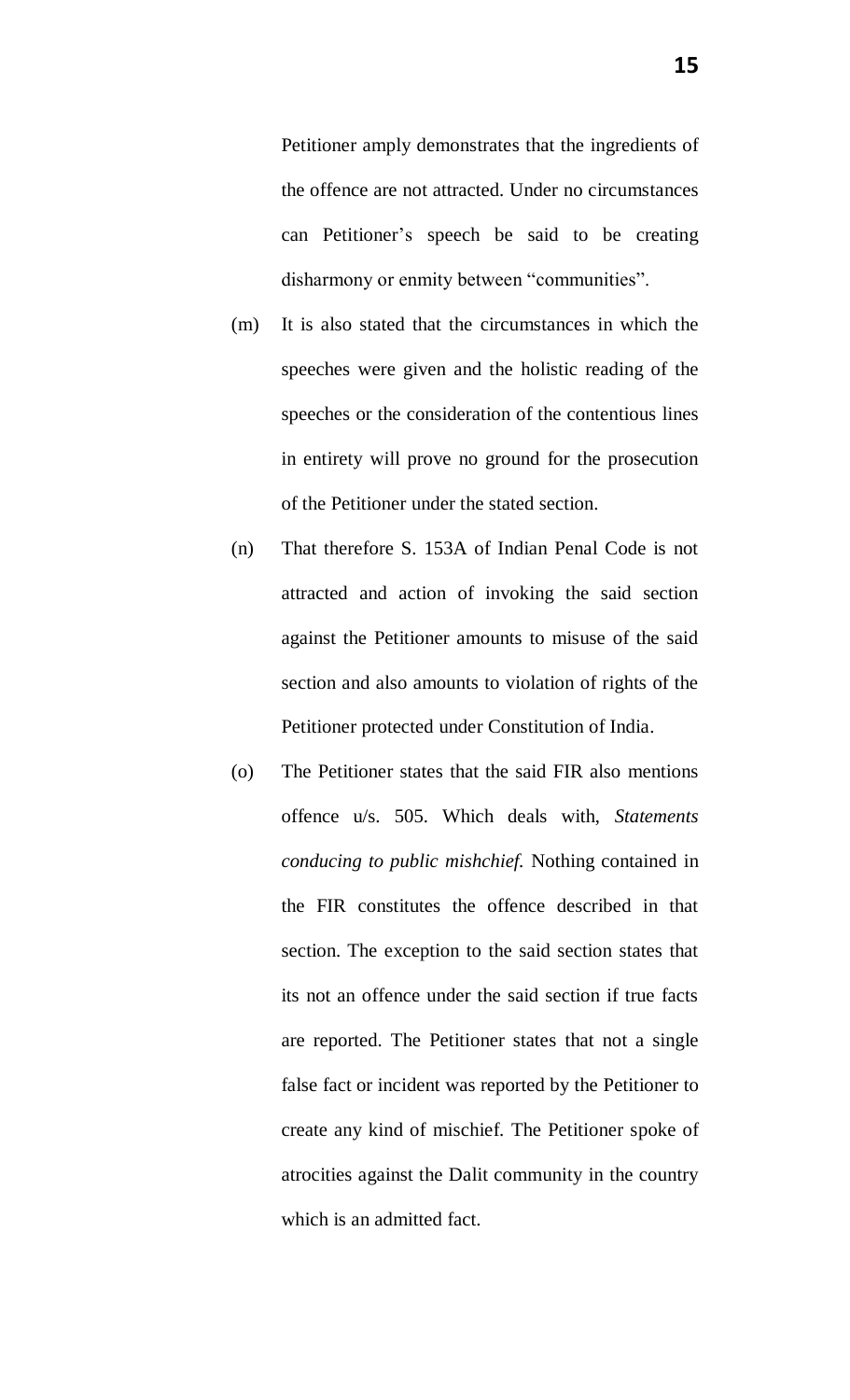- (p) The Petitioner has been charged with Section 117 of the Indian Penal Code, which talks about Abetting commission of Offence by the Public or by more than 10 persons. The Petitioner states that entire FIR is silent about what offence has been abetted by the Petitioner. The Petitioner states that as the Petitioner has not committed any offence under section 153A or S.505, no offence can be made out u/s. 117 of the IPC.
- (q) That it is an established position in law that Courts can exe*rcise inherent jurisdiction un*d**er section 482 of the** Cr. P. C. and pass such orde*rs as may b*e necessary, to prevent abuse of the process of Court and/or to secure the ends of justice. In *State of Haryana v Bhajan Lal* **1992 Supp (1) SCC 335** (hereinafter referred to as *"Bhajan Lal*)", the Hon'ble Supreme Court held that one of the categories of cases fit for the exercise of powers under section 482, CrPC is:

*"Where the allegations made in the First Information Report or the complaint, even if they are taken at their face value and accepted in their entirety do not prima-facie constitute any offence or make out a case against the accused*."(emphasis supplied)

**16**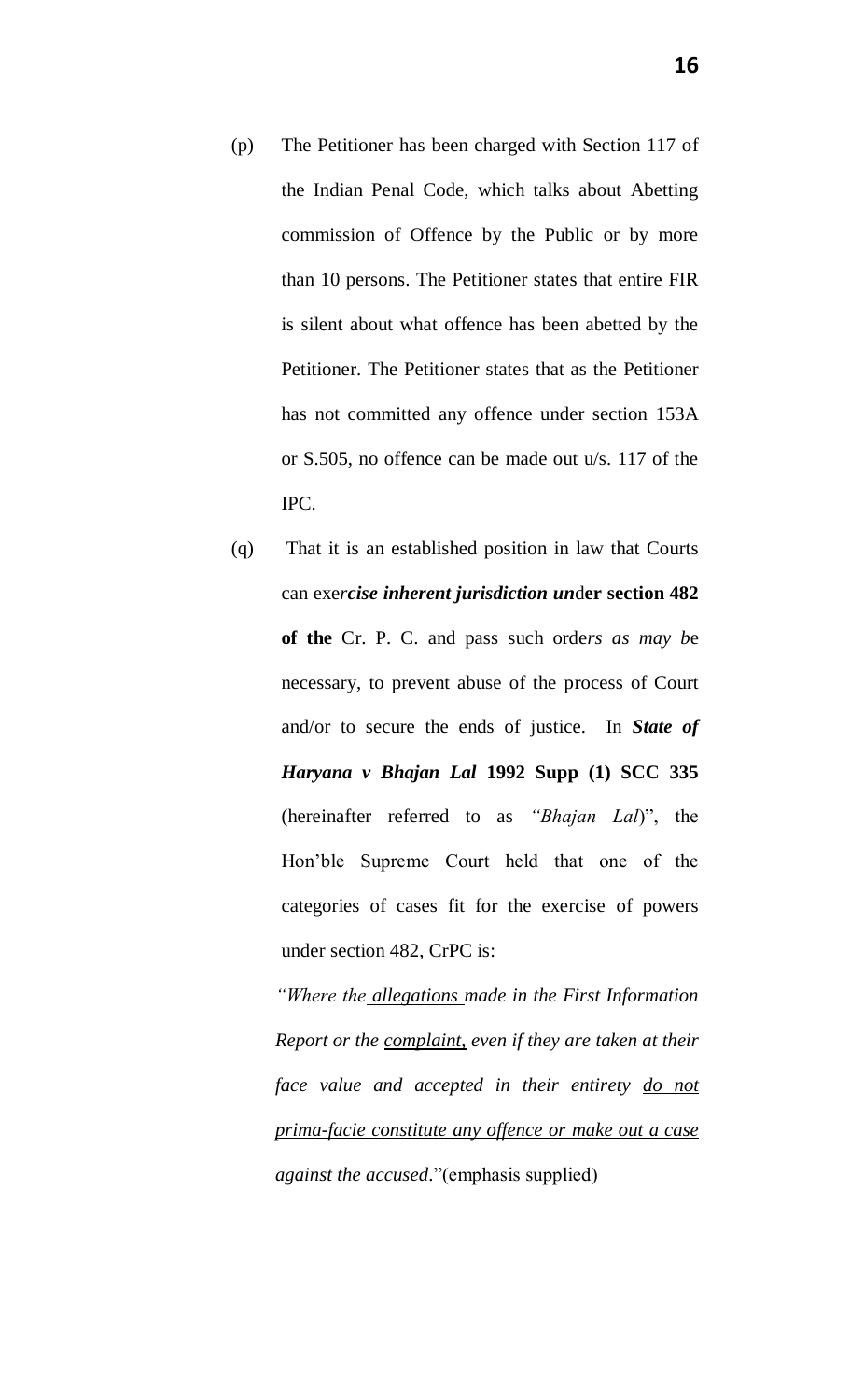- (r) The life of the Petitioner and his family members is under threat. The Petitioner apprehends that under the cover of the FIR Respondent No.1 will threaten and harass them and expose them and their family to physical harm and danger.
- (s) The Petitioner states that the said FIR is clearly politically motivated as the Petitioner No.1 is the political rival of the ruling party in the state as well as the centre and the Petitioner No.2 has consistently taken public positions against ruling party.
- (t) That said FIR falls under the aforesaid category laid down by the apex court which warrants quashing of FIR/complaint by invoking the Court's inherent jurisdiction under section 482, Cr PC. Therefore the said FIR No. 2 of 2018 registered with the Vishram Baug Police Station, Pune amounts to misuse of law and abuse of the process of the Court and should be quashed, in the interest of justice;
	- (u)That continuance of criminal proceedings against the Petitioner in FIR.No.2 of 2018 registered with the Vishram Baug Police Station, Pune, would not serve any purpose, other than to cause unnecessary hardship to the Petitioner in the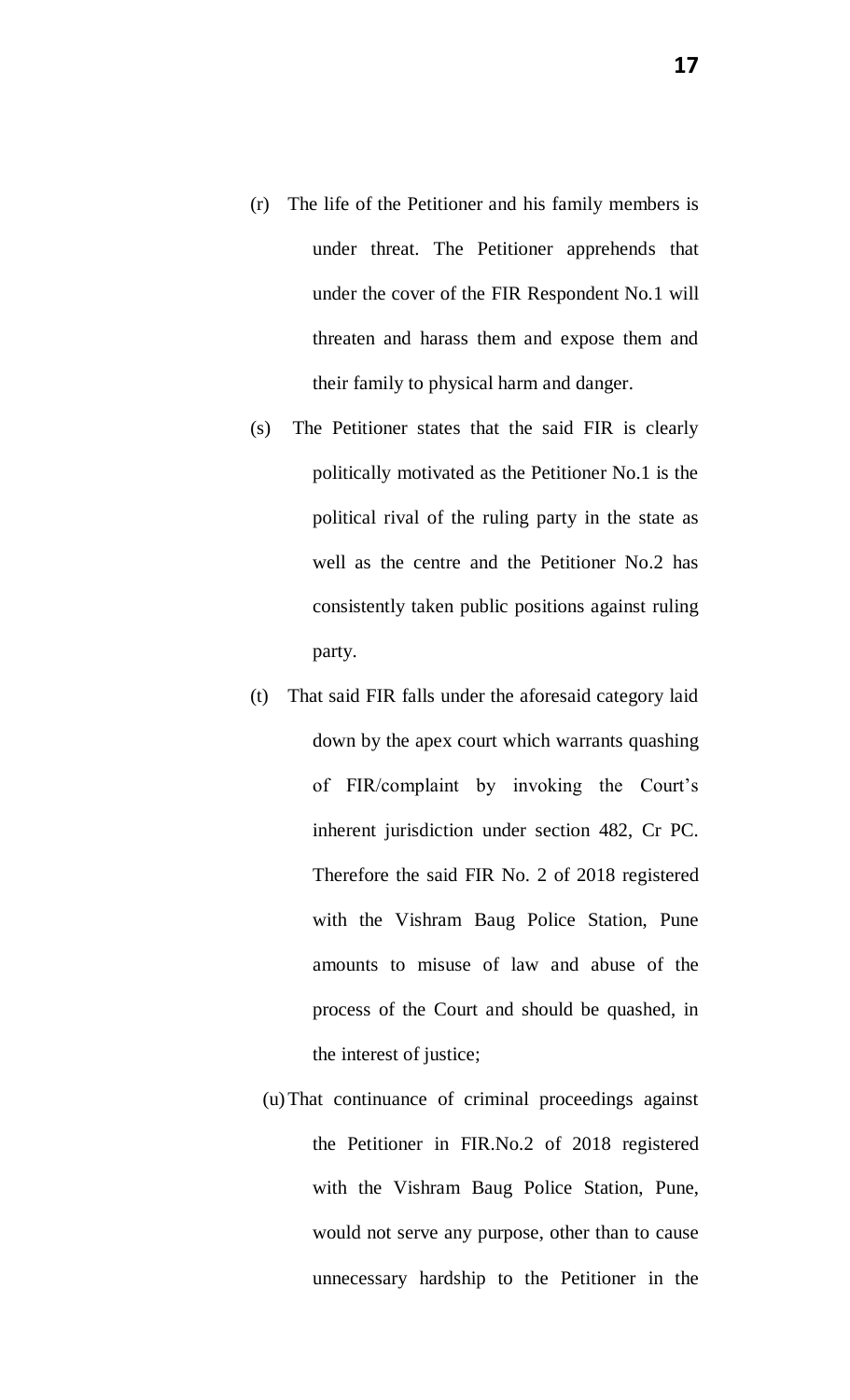abovementioned matter and will have to face the ordeal of facing the trial unnecessarily. The Complaint filed by the Respondents does not disclose the commission of any offence by the Petitioner, and does not make out a case against them;

- (v) That if the criminal proceedings against the Petitioner are allowed to continue, it will cause them severe prejudice;
- (w) That in the present case, it is necessary in the interest of justice that the FIR filed against the Petitioner be quashed and set aside as being wrong and bad in law;
- (x) That the action of the Respondent State is arbitrary and unlawful.
- 23) That in light of the facts and circumstances of this case, it is clear that no purpose would be served by having the investigation continue; In *Madhavrao Jiwaji Rao Scindia v Sambhajirao Chandrojirao Angre*, AIR 1988 SC 709, Hon'ble Supreme Court Court held that *"it is also for the court to take into consideration any special features which appear in a particular case to consider whether it is expedient and in the interest of justice to permit a prosecution to continue. This is so on the basis that the court cannot be utilised for any oblique purpose and*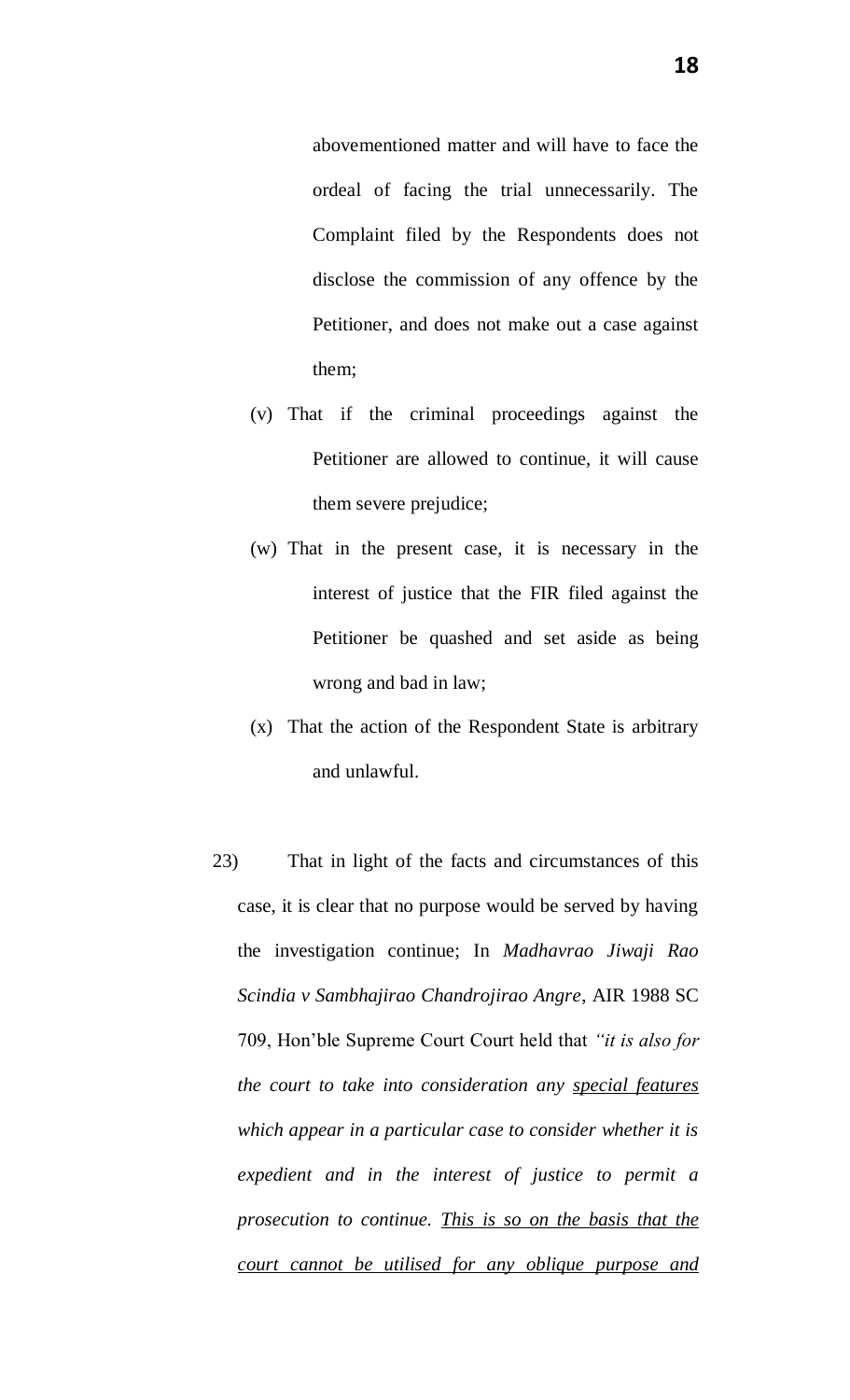*where in the opinion of the court chances of an ultimate conviction is bleak and, therefore, no useful purpose is likely to be served by allowing a criminal prosecution to continue, the court may while taking into consideration the special facts of a case also quash the proceeding even though it may be at a preliminary stage."*

- 24) The Petitioner craves leave to add, alter and /or delete the averments in the Petition, if any, as and when necessary with the permission of the Hon'ble Court.
- 25) The Petitioner submits that the Petitioner resides at addresses given in the cause title of the Petition and the FIR sought to be quashed is filed at Vishram Baug Police Station, Pune, Maharashtra. Therefore this Hon'ble High Court has jurisdiction to adjudicate the writ petition.
- 26) The Petitioner states that he has not filed any other Writ Petition, Application, Appeal or Revision before this Hon'ble Court or Supreme Court of India or in any other Court pertaining to the subject matter, seeking similar reliefs as in this Petition.
- 27) The Petitioner submits that he has no alternative remedy but to approach this Hon'ble Court under Article 226 of the Constitution and 482 of Criminal Procedure Code. The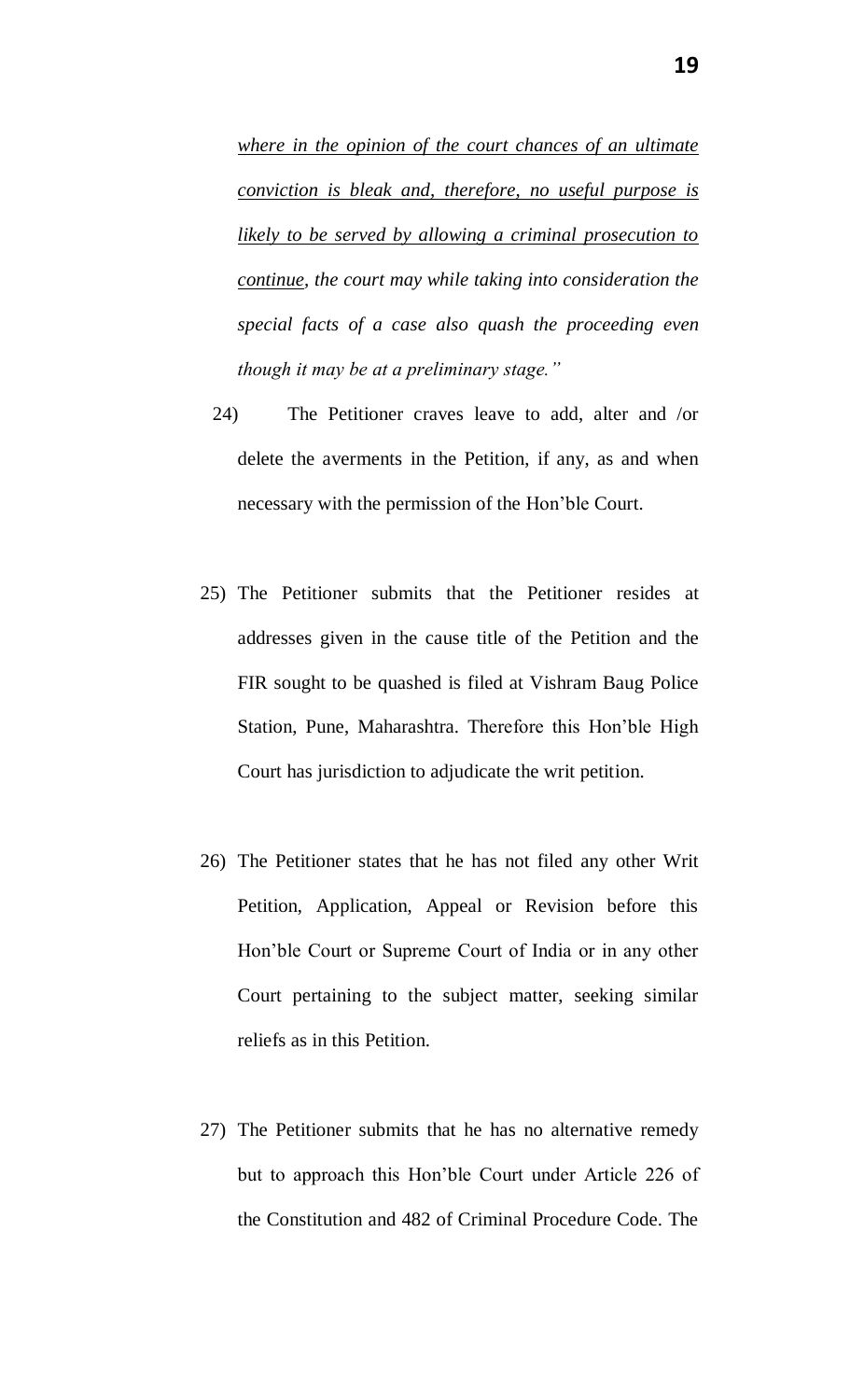reliefs prayed for in this petition if granted shall be adequate remedy for the grievances of the petitioners.

- 28) The petitioner submits that there has been no delay or laches in filing the present petition.
- 29) The Petitioners have affixed a fixed court fee of Rs.\_\_\_\_/ on this Petition.

#### **PRAYERS**

Under the circumstances, it is prayed that:

- a) That the Hon'ble Court be pleased to quash and set aside the FIR no. 2 of 2018 dated  $3<sup>rd</sup>$  January 2018 registered by Vishram Baug Police Station, Pune annexed hereinabove as **Exhibit A** filed in respect of the conversation and the contentious Show.;
- b) this Hon'ble Court be pleased to issue a writ of mandamus or a writ, order or direction in the nature of mandamus or any other appropriate writ, order or direction directing Respondent/s to not take any coercive step/action against the Petitioner including that of arresting him in the FIR no. 2 of 2018 dated  $3<sup>rd</sup>$ January 2018 registered by Vishram Baug Police Station, Pune annexed hereinabove as **Exhibit A**;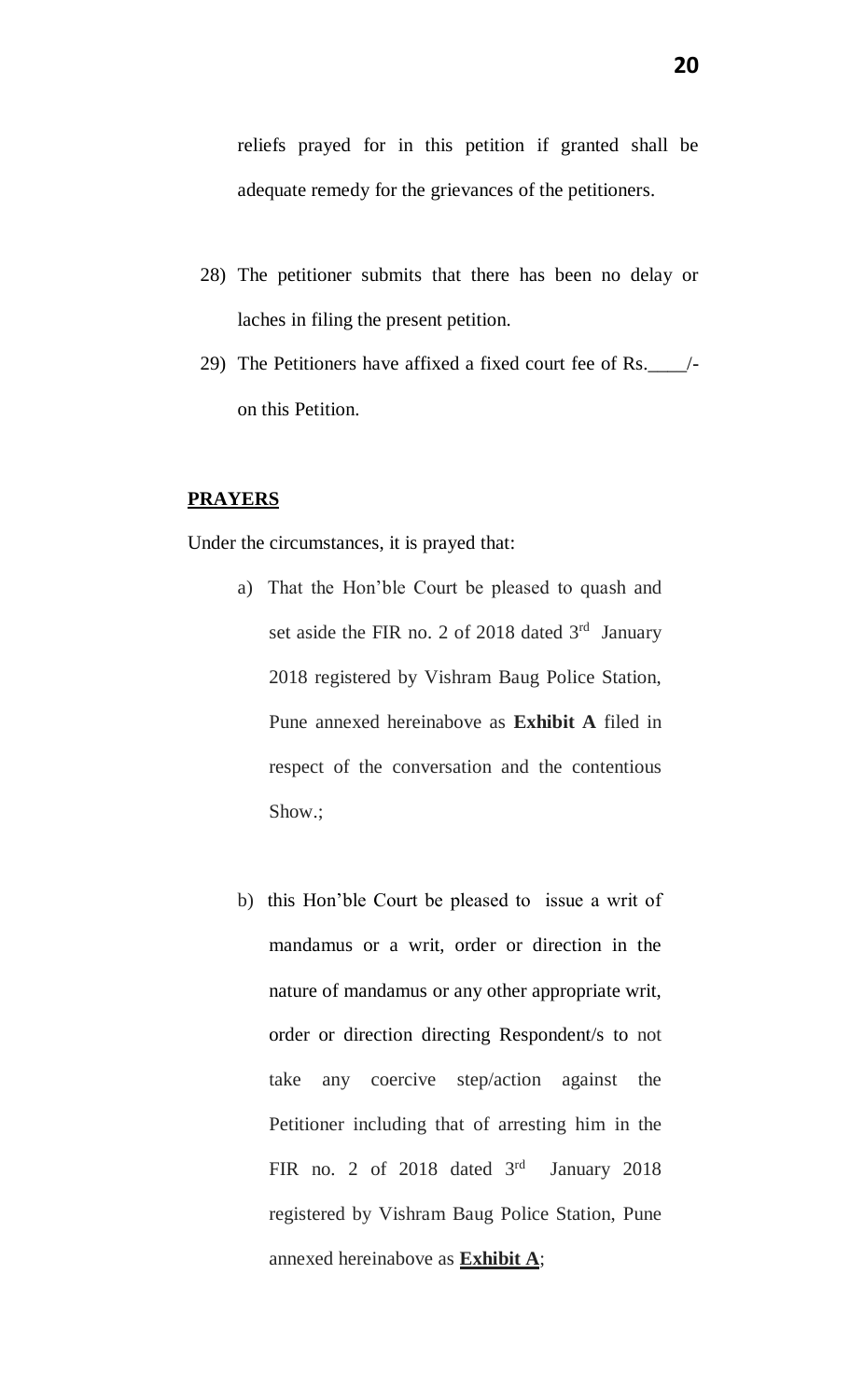- c) That this Hon'ble Court be pleased to issue a writ of mandamus or a writ, order or direction in the nature of mandamus or any other appropriate order, writ or direction directing the Respondents to not file charge sheet in the FIR no. 2 of 2018 dated 3<sup>rd</sup> January 2018 registered by Vishram Baug Police Station, Pune annexed hereinabove as **Exhibit A**;
- d) that pending the hearing and final disposal of the petition the Hon'ble Court be pleased to direct the Respondents to not take any coercive step/action against the Petitioner including that of arresting him in the FIR no. 2 of 2018 dated  $3<sup>rd</sup>$  January 2018 registered by Vishram Baug Police Station, Pune annexed hereinabove as **Exhibit A**;
- e) that pending the hearing and final disposal of the petition the Hon'ble Court be pleased to stay investigation in the FIR no. 2 of 2018 dated 3rd January 2018 registered by Vishram Baug Police Station, Pune annexed hereinabove as **Exhibit A**;
- f) that pending the hearing and final disposal of the petition the Hon'ble Court be pleased to direct the Respondents to not file charge sheet in in the FIR no. 2 of 2018 dated 3<sup>rd</sup> January 2018 registered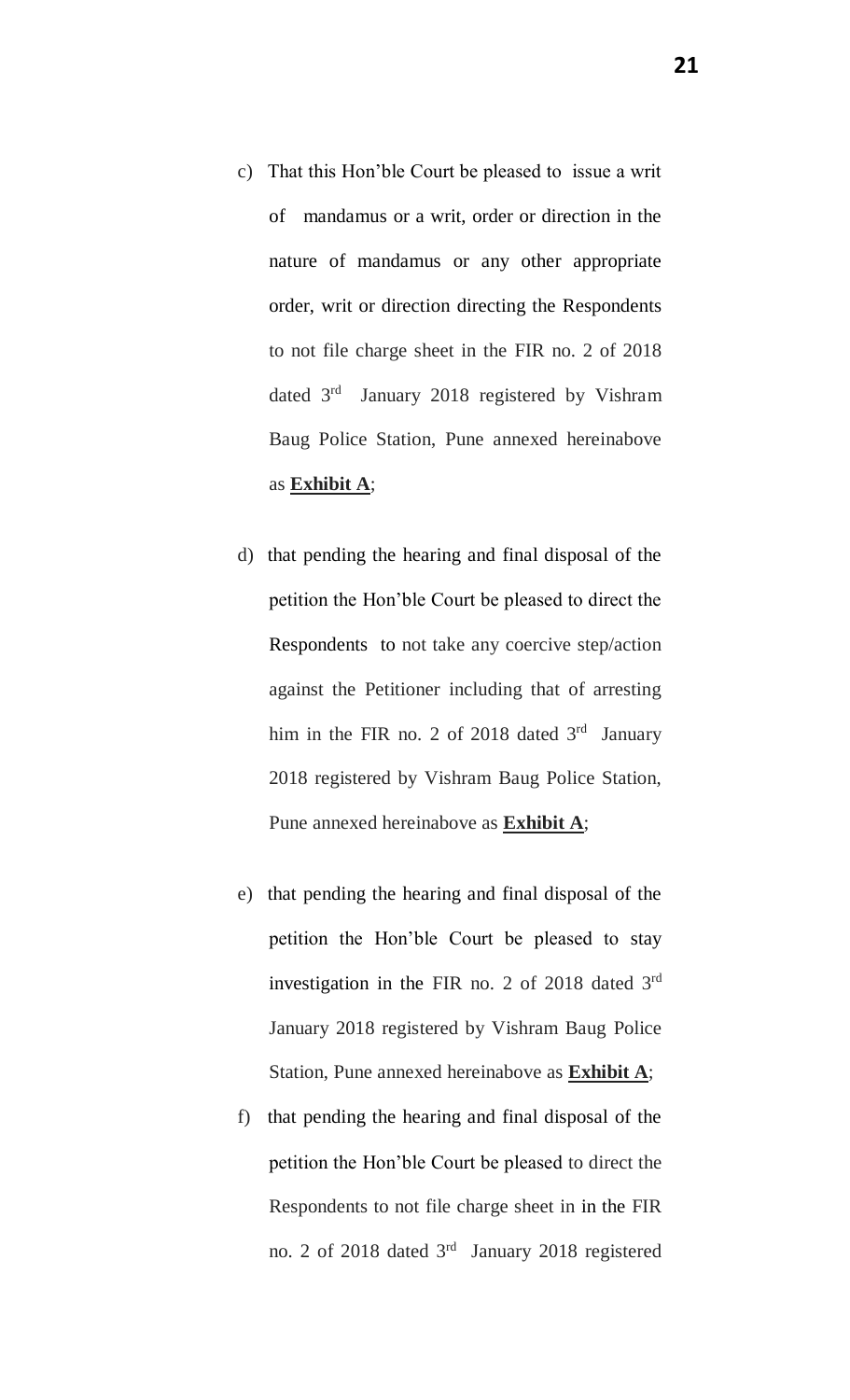by Vishram Baug Police Station, Pune annexed hereinabove as **Exhibit A**;

- g) For interim and ad-interim reliefs in prayers (d), (e) and  $/$  or (f);
- h) For costs of this Petition;
- i) Any other such order that this Hon'ble Court may deem fit.

Advocate For The Petitioner Petitioners

 $\overline{\phantom{a}}$